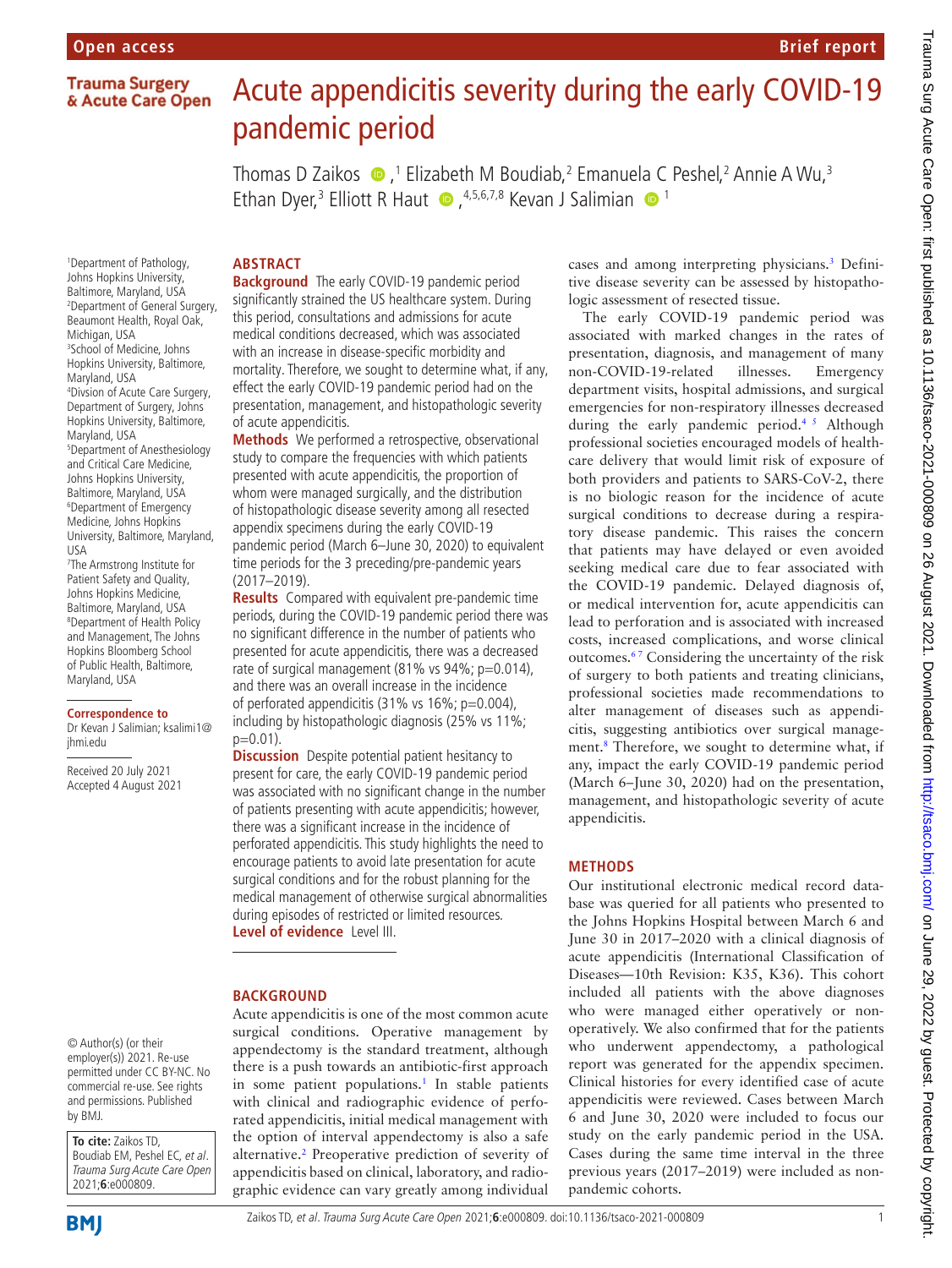| דיים וייים אין די                                                                            |
|----------------------------------------------------------------------------------------------|
|                                                                                              |
| ֖֖֖֧֧֧֧֧֧֧֧֧֖֧֧֧֧֧֧֪֧֖֧֧֖֧֧֪֧֛֪֧֚֚֚֚֚֚֚֚֚֚֚֚֚֚֚֚֚֚֚֚֚֚֚֚֚֚֡֝֓֝֬֝֓֝֬֝֓֓֝֬֓֝֬֝֓֝֬֝֬֝֬֝֬֝֬֝֬֝֬֝ |
|                                                                                              |
|                                                                                              |
|                                                                                              |
|                                                                                              |
|                                                                                              |
|                                                                                              |
|                                                                                              |
| ļ                                                                                            |
|                                                                                              |
|                                                                                              |
|                                                                                              |
|                                                                                              |
|                                                                                              |
|                                                                                              |
| ı                                                                                            |
|                                                                                              |
|                                                                                              |
|                                                                                              |
|                                                                                              |
|                                                                                              |
|                                                                                              |
|                                                                                              |
|                                                                                              |
|                                                                                              |
|                                                                                              |
|                                                                                              |
| $\frac{2}{1}$                                                                                |
|                                                                                              |
|                                                                                              |
|                                                                                              |
|                                                                                              |
|                                                                                              |
|                                                                                              |
|                                                                                              |
|                                                                                              |
|                                                                                              |
|                                                                                              |
|                                                                                              |
|                                                                                              |
|                                                                                              |
|                                                                                              |
|                                                                                              |
|                                                                                              |
|                                                                                              |
|                                                                                              |
|                                                                                              |
| ) ) ) ) ) ) ) ;                                                                              |
|                                                                                              |
|                                                                                              |

<span id="page-1-0"></span>

| Cohort demographics and rate of operative management of acute appendicitis<br>Table 1 |               |               |               |               |                         |         |  |
|---------------------------------------------------------------------------------------|---------------|---------------|---------------|---------------|-------------------------|---------|--|
|                                                                                       | Pre-pandemic  |               |               |               |                         |         |  |
|                                                                                       | $2017 (N=65)$ | $2018 (N=63)$ | $2019 (N=81)$ | $2020 (N=74)$ | Relative risk (95% CI)* | P value |  |
| <b>Total</b>                                                                          |               |               |               |               |                         |         |  |
| Sex-female, no (%)                                                                    | 23(35)        | 31 (49)       | 33 (41)       | 32 (43)       |                         | 0.81    |  |
| Age-median (IQR)                                                                      | $14(2-26)$    | $16(2-26)$    | $12(5-20)$    | $14(2-25)$    |                         | 0.87    |  |
| Operative management                                                                  |               |               |               |               |                         |         |  |
| No(%)                                                                                 | 60(92)        | 60(95)        | 76 (94)       | 60(81)        | 1.16 (1.03 to 1.20)     | 0.01    |  |
| Sex-female, no (%)                                                                    | 20(33)        | 30(50)        | 32 (42)       | 23(38)        |                         | 0.63    |  |
| Age-median (IQR)                                                                      | $14(3-26)$    | $16(5-27)$    | $12(4-20)$    | $12(4-21)$    |                         | 0.88    |  |
| *'Pre-pandemic' (2017–2019) versus pandemic (2020)                                    |               |               |               |               |                         |         |  |

\*'Pre-pandemic' (2017–2019) versus pandemic (2020)

Pathological reports for each surgical case were reviewed by a board-certified pathologist and pathology resident. Histopathologic appendicitis severity was categorized based on the American Association for the Surgery of Trauma grading scale: 0, histologically unremarkable/no acute inflammation; 1, suppurative appendicitis; 2, gangrenous appendicitis; or 3, perforated appendicitis.<sup>[9](#page-3-5)</sup> Cases where other diseases, not associated with acute appendicitis, were observed were categorized as 'Other'.

We compared patient count data from the pre-pandemic periods (2017–2019) with that of the early COVID-19 pandemic period for each outcome (demographics, rate of operative management, histopathologic appendicitis severity score, and rate of perforated appendicitis). Statistical analysis was performed using IBM SPSS Statistics (V.25). Pearson  $\chi^2$  or Fisher's exact test was applied where appropriate. Tests with a p value of <0.05 were considered statistically significant.

## **RESULTS**

There were 65, 63, 81, and 74 patients diagnosed with and treated for acute appendicitis between March 6 and June 30 in 2017, 2018, 2019, and 2020, respectively. The age and sex of patients in these four cohorts were similar with a female proportion ranging from 23% to 33%and a median age ranging from 12 to 16 years ([table](#page-1-0) 1).

Of the patients who presented for and were diagnosed with acute appendicitis, 60 (92%), 60 (95%), 76 (94%), and 60 (81%) were managed surgically by appendectomy in 2017, 2018, 2019, and 2020, respectively ([table](#page-1-0) 1). Compared with the early pandemic period, there was a significantly greater rate of surgical management for acute appendicitis in the pre-pandemic period (relative risk (RR): 1.16, 95%CI: 1.03 to 1.20, p=0.01) ([table](#page-1-0) 1). Of the patients managed surgically, there were no significant differences among the cohort demographics [\(table](#page-1-0) 1).

We categorized the severity of acute appendicitis in cases that were managed surgically using the pathological specimens based on a 4-tier scale from histologically unremarkable (0) to perforated (3). There were 15 (25%) cases of perforated appendicitis identified during routine histopathologic examination in the early pandemic period. During the pre-pandemic period, in 2017, 2018, and 2019, there were significantly fewer cases of perforated appendicitis: 5 (8%), 7 (12%), and 11 (14%), respectively (RR: 0.47, 95%CI: 0.26 to 0.84, p=0.01) ([table](#page-1-1) 2). Conversely, there were 7 (12%), 5 (8%), 5 (7%), and 1 (2%) specimens from 2017, 2018, 2019, and 2020, respectively, that demonstrated no significant pathological findings (RR: 5.2, 95%CI: 0.71 to 38,  $p=0.10$ ) [\(table](#page-1-1) 2). The frequency and proportion of the cases of appendicitis with intermediate histopathologic severity were similar among all cohorts ([table](#page-1-1) 2).

We compared the incidence of perforated appendicitis that was diagnosed clinically and by histopathology. In 2017, 2018, 2019, and 2020, there were 9 (14%), 10 (16%), 14 (17%), and 23 (31%) total cases of perforated appendicitis, respectively. Compared with the early pandemic period in 2020, there were significantly fewer total cases of perforated appendicitis in the pre-pandemic cohorts (RR: 0.51, 95%CI: 0.32 to 0.81, p=0.004) ([table](#page-2-0) 3 and [figure](#page-2-1) 1). This included significantly fewer cases of perforated appendicitis diagnosed by histopathologic examination of resected tissue from during the pre-pandemic periods as compared with the early COVID-19 pandemic cohort (RR: 0.54, 95%CI: 0.30 to 0.98, p=0.044) ([table](#page-2-0) 3 and [figure](#page-2-1) 1).

## **DISCUSSION**

In this study, we have shown that during the early COVID-19 pandemic period, at a single US institution, as compared with the 3 previous years, the number of patients who presented for acute appendicitis did not significantly change, that operative management of acute appendicitis decreased, and that this pandemic period was associated with a significant increase in the incidence of perforated appendicitis.

<span id="page-1-1"></span>

| Table 2<br>Histopathologic severity of appendicitis from surgical resection specimens |               |              |               |               |                               |         |
|---------------------------------------------------------------------------------------|---------------|--------------|---------------|---------------|-------------------------------|---------|
|                                                                                       | Pre-pandemic  |              |               |               |                               |         |
|                                                                                       | $2017 (N=60)$ | $2018(N=60)$ | $2019 (N=76)$ | $2020 (N=60)$ | Relative risk (95% CI)*       | P value |
| Severity score-no (%)                                                                 |               |              |               |               |                               |         |
| 0: histologically unremarkable                                                        | 7(12)         | 5(8)         | 5(7)          | (2)           | 5.2 (0.71 to 38)              | 0.10    |
| 1: suppurative appendicitis                                                           | 34(57)        | 39(65)       | 44 (58)       | 36(60)        | $0.99(0.78 \text{ to } 1.2)$  | 0.97    |
| 2: gangrenous appendicitis                                                            | 13(22)        | 8(13)        | 14 (18)       | 6(10)         | 1.8 (0.79 to 4.0)             | 0.16    |
| 3: perforated appendicitis                                                            | 5(8)          | 7(12)        | 11(14)        | 15(25)        | $0.47(0.26 \text{ to } 0.84)$ | 0.01    |
| Other histologic pathological findings                                                | 1(1)          | 1(2)         | 2(3)          | 2(3)          | $0.61$ (0.11 to 3.3)          | 0.56    |
| *Pre-pandemic' (2017-2019) versus pandemic (2020)                                     |               |              |               |               |                               |         |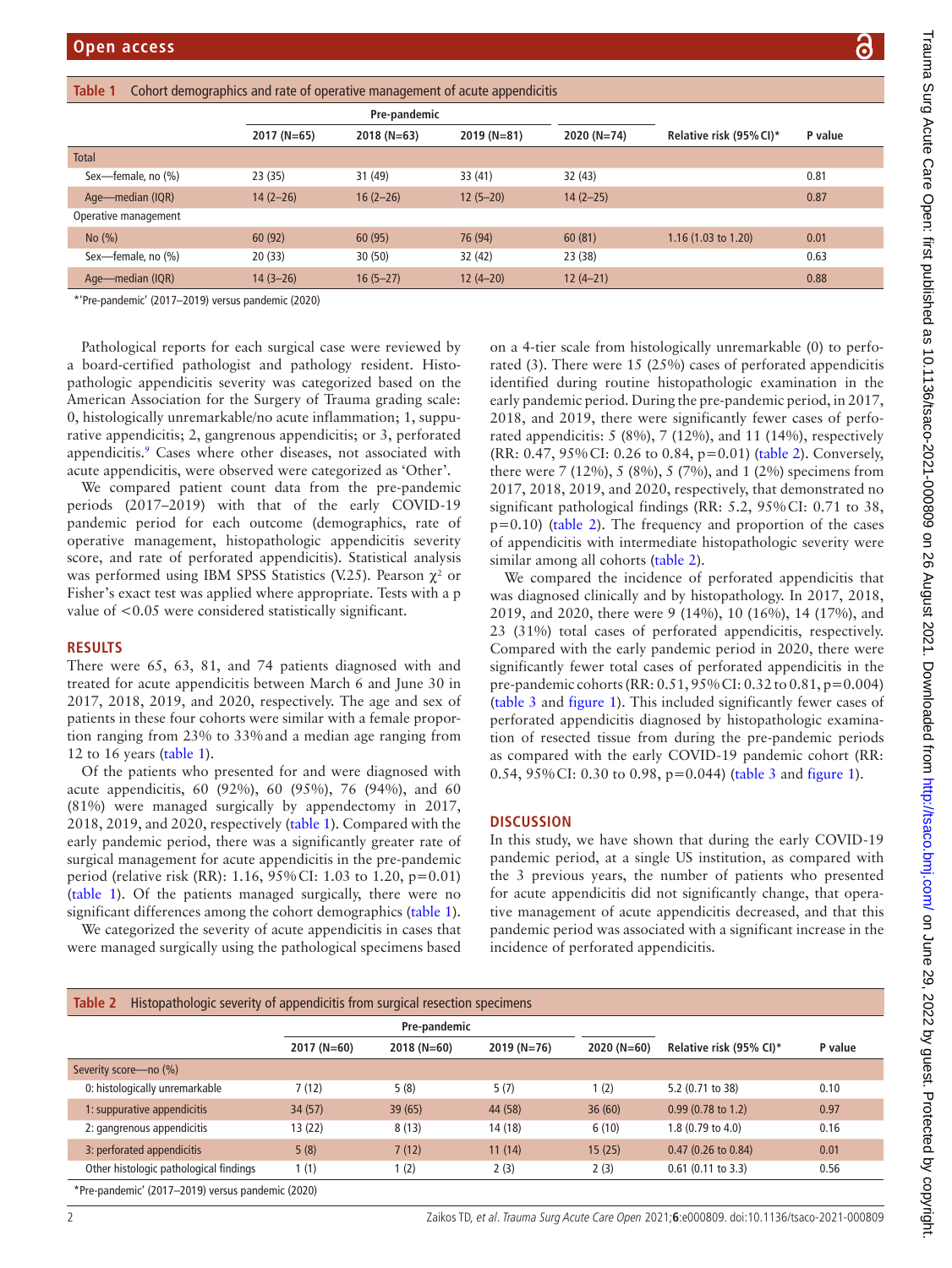<span id="page-2-0"></span>

| Incidence of perforated appendicitis<br>Table 3 |               |              |              |               |                         |         |  |
|-------------------------------------------------|---------------|--------------|--------------|---------------|-------------------------|---------|--|
|                                                 | Pre-pandemic  |              |              |               |                         |         |  |
|                                                 | $2017 (N=65)$ | $2018(N=63)$ | $2019(N=81)$ | $2020 (N=74)$ | Relative risk (95% CI)* | P value |  |
| Perforated appendicitis                         |               |              |              |               |                         |         |  |
| Total-no $(\%)$                                 | 9(14)         | 10(16)       | 14(17)       | 23(31)        | $0.51$ (0.32 to 0.81)   | 0.004   |  |
| Identified and managed clinically—no (%)        | 4(6)          | 3(3)         | 3(4)         | 8(11)         | $0.44$ (0.18 to 1.1)    | 0.07    |  |
| Identified postoperatively-no (%)               | 5(8)          | 7(11)        | 11(13)       | 15(20)        | 0.54 (0.30 to 0.98)     | 0.044   |  |

\*Pre-pandemic' (2017–2019) versus pandemic (2020)

At the start of the COVID-19 pandemic, a global lack of understanding of this novel virus and disease led to national and global changes in medical practice. Non-emergent visits and procedures were postponed and focus was turned to minimizing transmission and management of patients who were affected by SARS-CoV-2[.10](#page-3-6) Acute care surgeons and their staff, who frequently manage acute appendicitis, were limited due to the need to support the critical care of patients with COVID-19 and ensuring trauma care was also uninterrupted.<sup>11</sup> In addition, stayat-home orders, public uncertainty, and fear of a novel human pathogen likely led to patient hesitancy to seek medical care. Indeed, during the early pandemic period, there was a decrease in the frequency of patients with non-emergent conditions. However, the significant decrease in multiple emergent medical and acute surgical conditions in the USA and globally was unexpected.[12 13](#page-3-8) Here we have shown that at a single US tertiary care hospital, the rate of patient presentation for acute appendicitis did not decrease during the early pandemic period, as compared with equivalent time periods from the 3 preceding years. Other studies from international and US hospitals have reported discordant results with respect to the rate of acute appendicitis diagnosis during the early pandemic period, which may be due to, in part, their comparison with rates only of the year prior, in 2019.<sup>5</sup> <sup>13-16</sup> However, studies that have also evaluated total acute care surgical cases during the early pandemic period have consistently demonstrated decreased volume, with the most dramatic decreases seen in acute biliary and bowel surgical conditions and, at most, only modest decreases in acute appendicitis.<sup>5 16</sup> Therefore, the early COVID-19 pandemic period appears to be associated with significant decreases in total acute surgical case volume, with rates of presentation and management of specific acute surgical conditions varying among institutions and countries, consistent with the variable regional responses and attitudes towards the pandemic at the time.

The decreased rate of acute surgical and medical conditions raises the concern that patients may have delayed or even avoided seeking medical care during the early pandemic period



<span id="page-2-1"></span>**Figure 1** Proportion of perforated appendicitis among all cases of acute appendicitis. (A) Total perforated appendicitis. (B) Cases of perforated appendicitis diagnosed after operative management/ appendectomy and identified by histopathology. (C) Cases of perforated appendicitis diagnosed clinically and managed medically.

out of fear of viral transmission or misunderstanding of public health recommendations. In at least two studies that focused on acute coronary syndrome and myocardial infarction, the early COVID-19 pandemic period was associated with delayed patient presentation, increased disease severity, and increased morbidity and mortality.<sup>4</sup> More generally, the early pandemic period was associated with a significant increase in non-COVID-19-related deaths.[17](#page-3-10) With respect to acute appendicitis, delayed presentation and intervention increases the risk of disease progression and perforation.<sup>67</sup> The incidence of perforated appendicitis in non-pandemic periods is estimated between 13% and 20%[.18](#page-3-11) We found the incidence of perforated appendicitis in our prepandemic cohorts to be between 14% and 17%, but noted a significant increase to 31% during early pandemic period. Moreover, there was a trend towards nearly twice as many cases of perforated appendicitis diagnosed clinically and medically managed, as compared with previous years. This alarming increase in perforated appendicitis during the early pandemic period, along with the trend of decreased histologically unremarkable/normal surgical pathological specimens, suggests delayed patient presentation and warrants further investigation into additional factors that may have contributed to these outcomes.

The COVID-19 pandemic presented an intriguing situation in which we were able to evaluate the issue of how to manage cases of acute appendicitis. Although the average rate of surgical management of acute appendicitis in the USA is approximately  $95\%,<sup>19</sup>$  we and others have described a significant decrease in the rate of surgical management of acute appendicitis during the early COVID-19 pandemic period. Several studies have investigated the use of antibiotics in uncomplicated acute appendicitis. Most notably, results from the recent, US-based Comparison of Outcomes of Antibiotic Drugs and Appendectomy trial suggest that antibiotic treatment for uncomplicated acute appendicitis is non-inferior to appendectomy with respect to standard health status measures[.20](#page-3-13) Future studies aimed at more comprehensively evaluating the trends of presentation and management of acute appendicitis during the COVID-19 pandemic will be important in understanding whether management and outcomes data from this period will be useful in informing future practice.

This project has some limitations. First, we present here data from only a single large, academic teaching center that may not be generalizable to other hospitals. Second, we do not include any long-term follow-up data, which is most likely relevant to patients initially treated non-operatively. Therefore, future studies aimed at understanding long-term outcomes of the cases of appendicitis diagnosed and managed during the early COVID-19 pandemic period will elucidate the ultimate rate of interval appendectomy and of the morbidity associated with this pandemic period.

In conclusion, as in previous viral pandemic and epidemic periods, the early COVID-19 pandemic period was associated with recommendations to modify healthcare delivery to